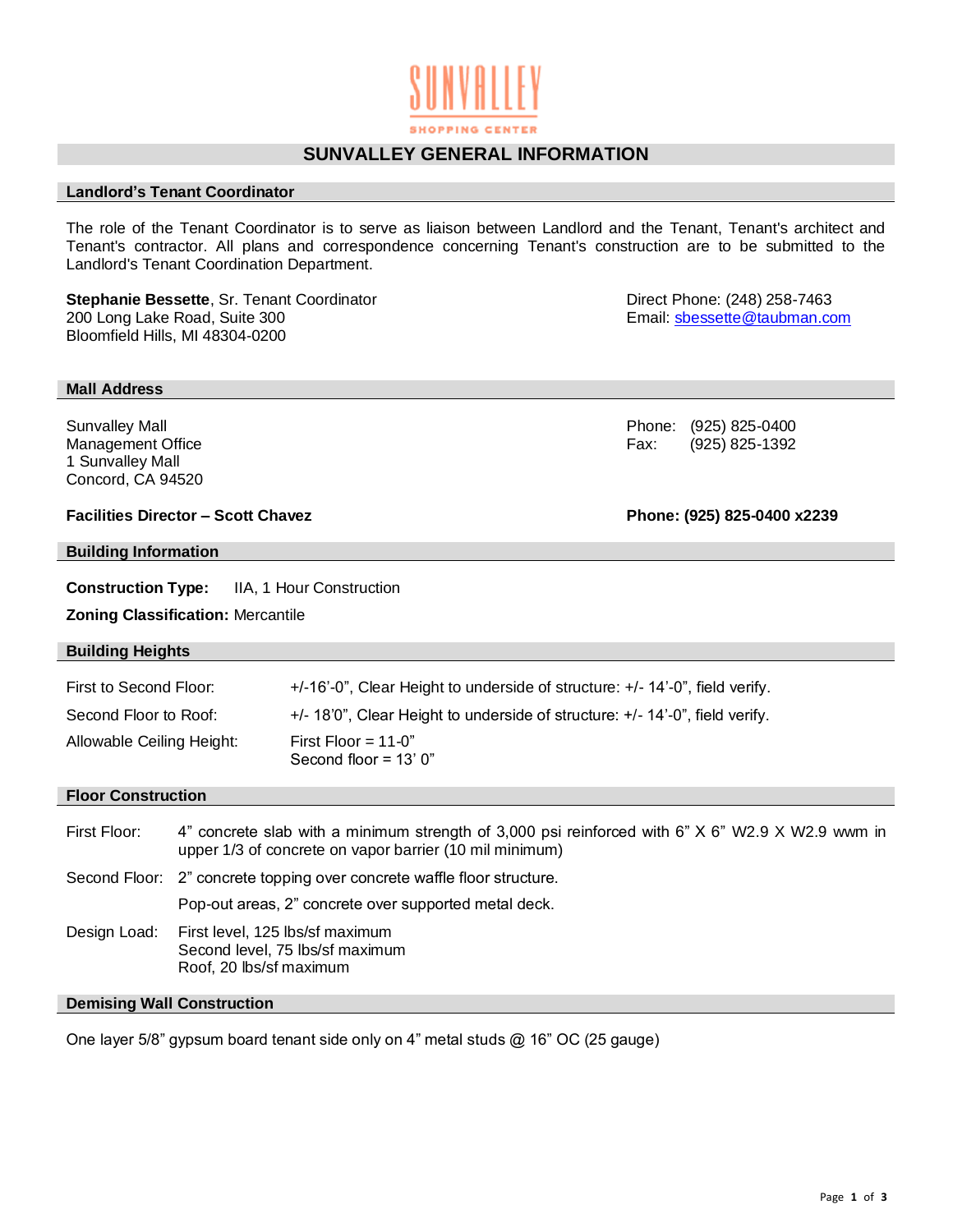

## **Ceiling and Soffits**

Structural calculations for all ceilings and soffits, signed and sealed by a structural engineer, must be submitted to the plan review division upon submitting construction drawings for permit review

#### **Service Corridor Vestibule Required**

Yes

One layer of 1/2" fire-retardant treated plywood 4'-0" high with 4" metal corner guards 8' high to be installed inside service vestibule recess to match Landlord corridor finish.

#### **Utility Services and Points of Connection**

Electrical: Service available to premises: 120/208 volt, 3 phase 4 wire, 60 hertz.

| Watt Density: Retail Tenants:       | 15.0 watts/SF |
|-------------------------------------|---------------|
| Food Service Tenants: 40.0 watts/SF |               |
| Food Court Tenants:                 | 75.0 watts/SF |

Tenants with electrical service requirements of *less* than 200 amps connect to distribution center located in close proximity to premises as determined by Landlord at Tenant expense.

Tenants with service requirements *greater* than 200 amps connect to electrical service equipment in nearest electrical distribution room to Tenants premises as determined by Landlord at Tenant expense.

## **Telephone**

Tenant to extend telephone service in conduit from premises to Landlord's designated telephone closet as determined by Landlord at Tenant's expense.

#### **Plumbing**

3/4" Cold Water stub located *above* the premises for first floor tenant's and *below* the floor for second floor tenants, in a location determined by Landlord. Location of larger size stubs must be verified in field and at Tenants expense.

4" Sanitary Sewer and Plumbing Vent stubbed to a location determined by Landlord.

4" Kitchen Waste in Food Court tenant spaces

Gas Utility Company meter manifolds locations as determined by Landlord.

- All gas fired equipment must have flexible connector's at gas line equipment source.
- Tenant contractor must install an SVSG valve on tenant side of gas meter.

#### **HVAC**

Tenant must install an HVAC designed split-system.

Tenant must provide an individual HVAC system designed with spring isolators, installed in tenants space independent of Landlord's structure.

Return air is through ducted returns.

All tenant make-up air systems, exhaust fans, etc., to be located on the roof must be installed on structural steel rails or curbs with spring isolators in locations determined by Landlord.